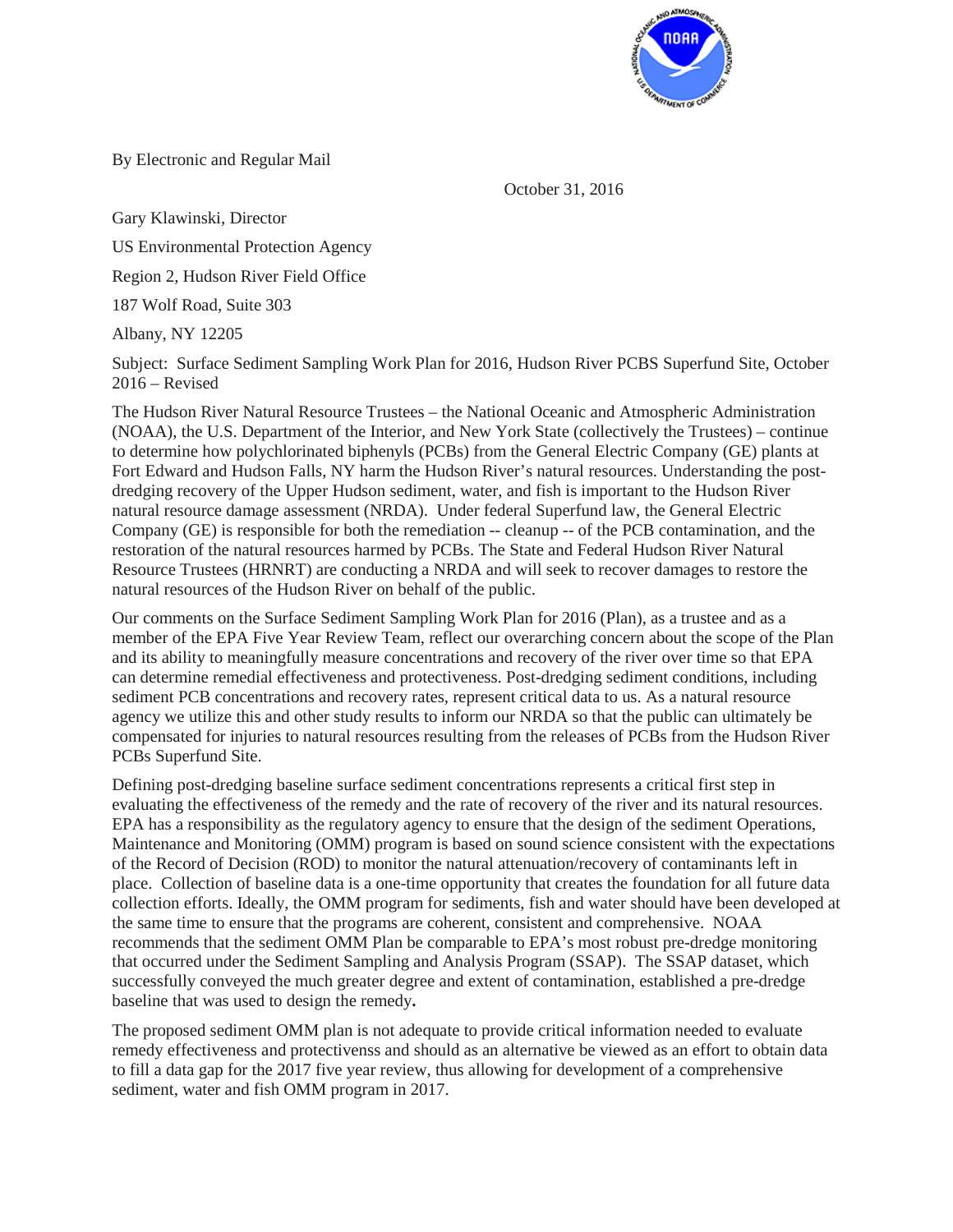#### NOAA Comments on EPA Surface Sediment Sampling Work Plan for 2016

Our major concerns and recommendations with the proposed sediment OMM Plan are as follows:

- The current sampling design results in insufficient characterization of surface PCB concentration and PCB mass (in terms of sample design and number of samples) of the highly contaminated unremediated areas (cohesive sediments) outside the River Section 2 and River Section 3 (RS2 and RS3) dredge prisms. For example, less than 1 sample per river mile will be collected in the more contaminated cohesive sediments of RS3.
- Cohesive sediments represent the primary source of exposure to the benthic food web and fish species, but most of the samples will be collected in non-cohesive sediment areas. These highly contaminated cohesive sediment areas should be treated as a separate stratum from the non-cohesive sediments and more samples within the cohesive areas should be added to properly characterize them.
- The sampling program was designed to determine the surface-weighted area PCB concentration (SWAC) by the much larger river sections rather than the smaller river pools (=river reach). The river pool sampling approach is essential to establishing a surface sediment baseline for evaluations of fish exposure, PCB loading to the Lower Hudson River, and the rate of recovery of the system. Resident fish tend to remain within a river pool, meaning they may integrate their exposure within pools or smaller areas, and not over much larger river sections.
- Sampling is planned of just the top 2 inches but needs to measure PCBs in the top 12 inches of sediment. Surface sediment has been defined in the ROD and in the Final Dispute Resolution (July 26, 2004) as 0-12 inches. The PCBs residing in the top 12 inches represent a more complete accounting of the PCBs biota are or may be exposed to in the future, as well as the mass that may be transported to the lower river. The current design will produce post-dredging surface sediment PCB concentrations and rate of recovery that have a high degree of uncertainty and could provide misleading results. Having the various existing sediment data collection efforts differ in scope, design, depth, and analytical methods makes it very difficult to compare sediment contamination over time and space. NOAA believes that if EPA implements the OMM sediment monitoring as currently described, it will yield another dataset that is different from the various datasets collected before, including the dataset used for the modeling. These differing datasets will continue to impede EPA's ability to clearly demonstrate for the public the effectiveness and protectiveness of the remedy.

The October 2016 Plan was transmitted to the FYR team on October 17, 2016 and the October 2016 – Revised Plan was provided to NOAA on October 28, 2016. Since sampling was supposed to commence today, Oct 31, 2016, it is unclear how EPA plans to consider and incorporate input from members of the Five Year Review team to address significant technical concerns with this Plan and the implications for evaluation of the effectiveness and protectiveness of the dredging and Monitored Natural Recovery portions of the remedy. Our detailed comments follow.

# **Sampling Design**

According to the data quality objectives for the OMM sampling, data collected under this Plan "… will be used to quantify post-remedial average TPCB concentration in sediment, to quantify changes in sediment concentration over time and to support investigation of relationships between fish, water and sediment during the post remedial monitoring time period." Both EPA's and GE's bioaccumulation modeling recognized that fine-grained (cohesive) sediments were a major source of exposure for PCBs entering the food web. For example, the EPA bioaccumulation modeling assumed that fish were primarily exposed to cohesive sediment (75%) while in GE's bioaccumulation models, PCB concentrations in the food web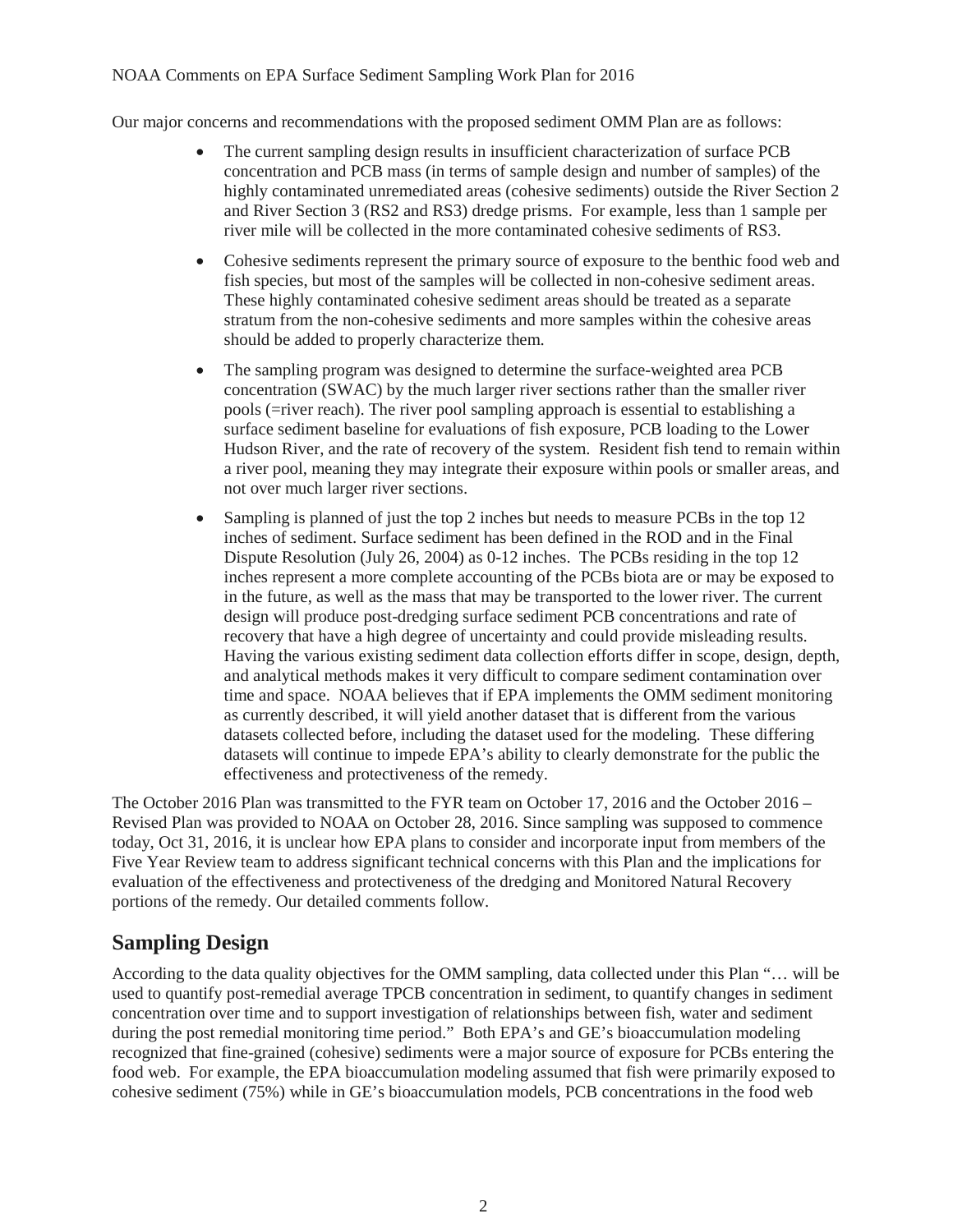were based entirely on exposure to cohesive sediments. Most vegetation in the Upper Hudson is found associated with fine-grained sediments.

The proposed OMM sediment sampling design collects data from within (Certification Units or CUs) and outside of remediated river bottom in an effort to calculate a SWAC. The study design is area-weighted without any consideration for quantifying the post-remedial highly contaminated areas (in terms of surface sediment and inventory) immediately outside of and surrounding the dredge areas (primarily cohesive sediment) that are being addressed under the MNA component of the remedy. As a consequence, the random sample design framework essentially guarantees that areas of most concern-- the highly contaminated areas in RS2 & RS3 immediately surrounding the dredged areas---will not be sampled to any meaningful degree. Cohesive sediments, which were the focus of the SSAP in RS2 and RS3, will have minimal representation in a post-remedial SWAC because fine grain sediments outside of dredge areas in RS2 and RS3 represent less than 40% and 20% (excluding rocky areas), respectively. To ensure that the highly contaminated sediment surrounding the dredge areas in RS2 & RS3 are wellcharacterized for MNA, cohesive sediment should be included as a separate stratum in the design. This bias in the current Plan will result in a much greater preponderance of samples in non-cohesive sediments , which tend to be less contaminated. For example, in the random design for RS3, less than 1 sample per river mile will be collected from cohesive sediment and a greater number collected from sediment classified as "gravel/cobble". Because of this sampling bias, the proposed design has the strong potential to underestimate the exposure to fish and other biota that feed in habitat associated with the more cohesive sediments.

While NOAA commends EPA for adopting a probability-based design for sediment sampling within and outside dredged areas , characterizing the SWAC of entire river sections (RS 2 and RS3 made up of two and five pools, respectively) rather than a Plan designed to develop SWACs for each river reach (pool) results in minimal characterization of the 8 reaches, 7 of which are in River Sections 2 & 3, where the high concentrations of PCBs left behind will be addressed only by monitored natural attenuation (MNA). Developing a separate SWAC for cohesive sediment and non-cohesive sediment in each reach would be much more relevant and useful for estimating fish recovery, since fish are unlikely to integrate exposure over multiple pools and cohesive sediments represent the primary source of exposure to fish. The number of samples proposed in the sediment OMM Plan is inadequate to develop reach-specific SWACs.

GE proposes to create a 25 foot buffer exclusion zone around dredge areas and areas behind dams, which would result in a major gap in the SWAC and likely an underestimation of the SWAC. Similarly, excluding capped areas also results in a gap in estimation of the SWAC. NOAA recommends including the 25 foot area around the dredged areas, areas behind dams. the cohesive sediment outside of dredge areas, and the capped areas in the statistical design.

NOAA also recommends that the samples be collected as cores, rather than grabs, as stated in the 2010 OMM Scope and for direct comparability to the SSAP standard sampling method. The SSAP data provide a robust baseline data for comparison to the pre-dredge concentrations in cohesive sediments established in the SSAP. The sampling plan, stratified based on sediment type, should have sufficient power to develop separate surface average concentrations for cohesive and non-cohesive sediment within each reach. This degree of spatial resolution would allow for a comparison of cohesive sediment PCBs to fish PCBs by reach as these areas more closely represent habitat that serve as fish exposure areas. A more detailed discussion is provided below.

Advantages to employing the recommended more robust sampling approach include:

- Direct comparability to the SSAP comprehensive baseline sediment data from undredged areas (the only comprehensive sediment data set collected in the last 25 years).
- Cohesive sediments (nearshore, fine-grained sediment) represent the location of aquatic vegetation, the base of the aquatic benthic food web, and primary source of fish exposure in the UHR.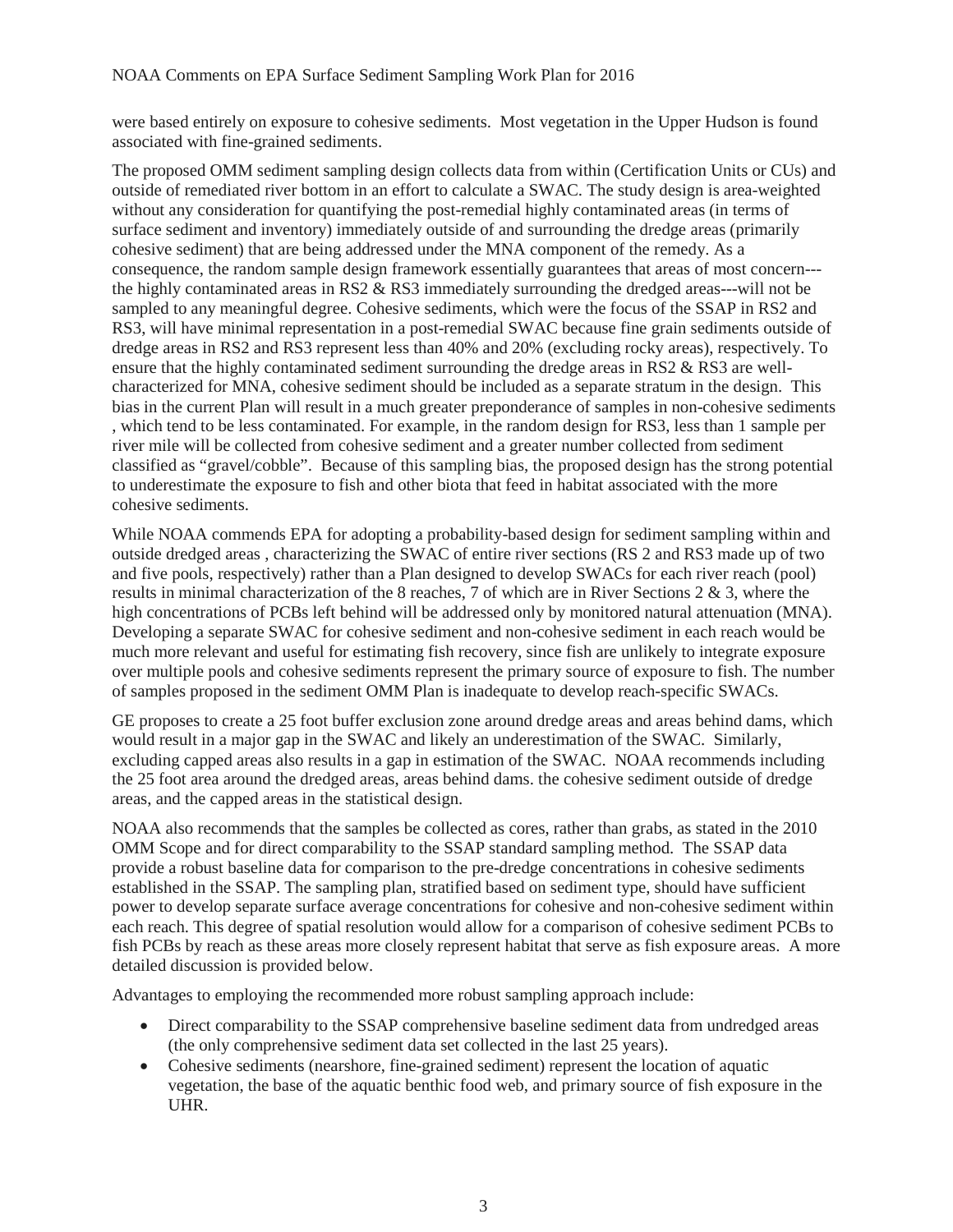• Greater spatial resolution (i.e., pool by pool as recommended by NYDEC) would more accurately represent fish exposure areas and facilitate identifying any potential problem areas.

### **Sample Collection**

#### Depth of sediment samples

Depth of sediment sample collection is an important consideration in any sample design. The Plan limits sampling to the top 2 inches, an approach that is inconsistent with the definition of "surface" as the top 12 inches in the ROD and confirmed in the Final Dispute Resolution (July 26, 2004) The Final Dispute Resolution, states that "EPA believes that the top 10-15 cm (4-6 inches) is a reasonable estimate of the average depth of the biologically active zone. However, EPA disagrees with GE that "there is little scientific basis to consider depths greater than 15 cm in a system such as the Hudson" (*Presentation to the Regional Administrator* at p. 16). For example, the ROD states: "*Chironomus* [a benthic organism], which is abundant in the Hudson River, can burrow as deep as 50 cm [20 inches]…Mixing of sediment by benthic organisms is likely to occur up to at least 10 cm, and some mixing may occur to much greater depths under favorable conditions." (ROD Part 3 at p. 2-50).

Section 2.3.2.2 of the December 2010 OMM SOW indicates that non-dredge area and backfill samples shall be collected from the top 12 inches and segmented into 0-2 and 2-12 inch segments (NOAA recommended sampling 0-2, 2-6, and 6-12 inch intervals). Sampling the full 12 inches in first year postdredging is critical for understanding the new baseline for surface sediment. The proposed 0-2, 2-6,and 6-12 inch segmentation also provides insights into the stability and mixing of the backfill and cap layer with the underlying sediments and whether clean material is depositing on top of the undredged sediments. Note that deeper cores are required for assessing whether Select Areas (unremediated areas where MPA was exceeded but covered by 2 feet of cleaner sediment) are stable, that is PCBs remain buried, and for evaluating remaining inventory.

The SSAP data represent the only recent comprehensive data set based on an unbiased grid sampling design and should be used for comparison to the proposed OMM sediment sampling. Collecting grab samples from the top 2 inches rather than cores is inconsistent with the SSAP sampling approach and Section 2.3.2.2 of the Dec 2010 SOW and does not allow for full characterization of surface sediment (top 12 inches). Failure to conduct core sampling in the baseline post-remediation year does not take advantage of robust baseline for cohesive sediment outside the dredge areas from the SSAP. The overall value of the OMM sediment plan will be diminished because EPA will not reliably be able to:

- adequately charcterize PCBs in surface sediments primarily responsible for biological uptake,
- evaluate the magnitude of decline in PCB concentration in the sediment surface due to the remedial dredging, and
- quantify the rate of change in surface sediment PCB concentrations outside the dredge areas under MNA.

#### Sampling Gear

Collecting sediment samples as grabs (instead of cores, as prescribed in the OMM Scope) means that only the top 2 inches can be sampled. Sediment grab samples are not compatible with core samples, which means that the proposed sampling will be a new standalone study and not comparable to the results for the 4000+ cores from outside the dredge areas in the SSAP.

#### Number of samples

The power of the analysis to determine a difference in rate of recovery was based on data from the Downstream Deposition Study (DDS) study. Because the DDS samples for RS2 & RS3 represented composites of 2 or more samples and compositing was not taken into account in the estimate of variance, the power to detect a difference was overestimated to an unknown, but likely significant, degree. The